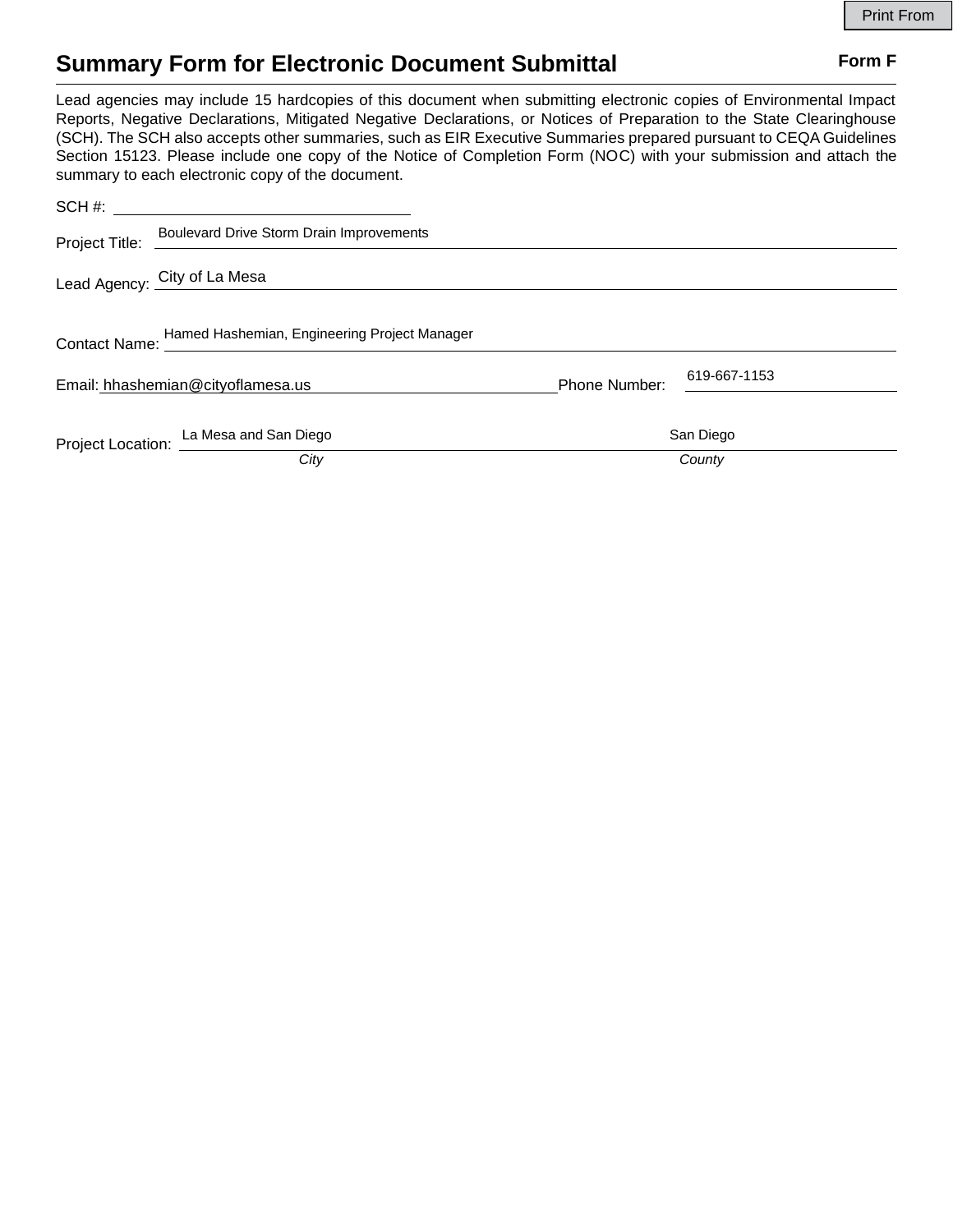# **Project Description (Proposed actions, location, and/or consequences).**

The Boulevard Drive Storm Drain Improvements project (Project) involves the construction of an approximately 200-footlong storm drain box culvert within Boulevard Drive, 69th Street, and a portion of the Ray and Joan Kroc Center parking lot. The new storm drain facility would extend from an existing box culvert within Boulevard Drive and connect to an existing downstream box culvert within an easement in the Kroc Center parking lot. The new storm drain would divert high flows that exceed the capacity of the existing off-site channel adjacent to the south through the proposed box culvert.

The storm drain facility would consist of either a single 14-foot by 4-foot, double 8-foot by 4-foot, or similar, box culvert of adequate size to mitigate roadway and associated flooding, b beneath the roadways and parking lot. It would be constructed via open trench construction within the roadway (see Figure 3, *Project Site Plan*). Existing utilities would be relocated by the utility owners in order to accommodate the new storm drain infrastructure. Following construction, Boulevard Drive and the disturbed portions of the Kroc Center parking lot would be repaved.

Project construction would be completed in approximately one year, including utility relocations prior to excavation. Construction phases would consist of utility relocations, excavation of the trench, and concrete pouring work. Approximately 1,000 cubic yards of excavation material is required to dig the trench, which would be approximately 15 feet wide by 10 feet deep.

### **Identify the project's significant or potentially significant effects and briefly describe any proposed mitigation measures that would reduce or avoid that effect.**

Due to the highly disturbed nature of the Project site and the absence of recorded cultural sites within the Project area, the possibility for subsurface resources is unlikely. However, there is still a possibility for buried, unknown cultural resources to occur. Impacts to subsurface resources from implementation of the Project could result in a potentially significant impact. Mitigation measure below reduces cultural resources impacts to less than significant.

Prior to the issuance of encroachment permits the Project applicant shall prepare a cultural resources monitoring program that shall be reviewed and approved by the City of La Mesa Planning Department. The program shall include the retention of a qualified archaeologist and a Native American (NA) monitor. The archaeological and NA monitors shall attend a preconstruction meeting with the construction manager and be in attendance during initial ground disturbing activities at the Project site. The monitors shall determine the extent of their presence during soil disturbing activities.

The archaeological and NA monitors shall have the authority to temporarily halt or redirect grading and other grounddisturbing activity if cultural resources are encountered. If significant cultural material is encountered, the monitors shall coordinate with City staff to develop and implement appropriate mitigation measures.

If the monitors determine that their presence is not warranted fulltime, their schedule shall be adjusted accordingly. If the excavations undertaken for the culvert are determined to be within modern fill or other soils with little potential to contain cultural material, monitoring may be reduced or ceased.